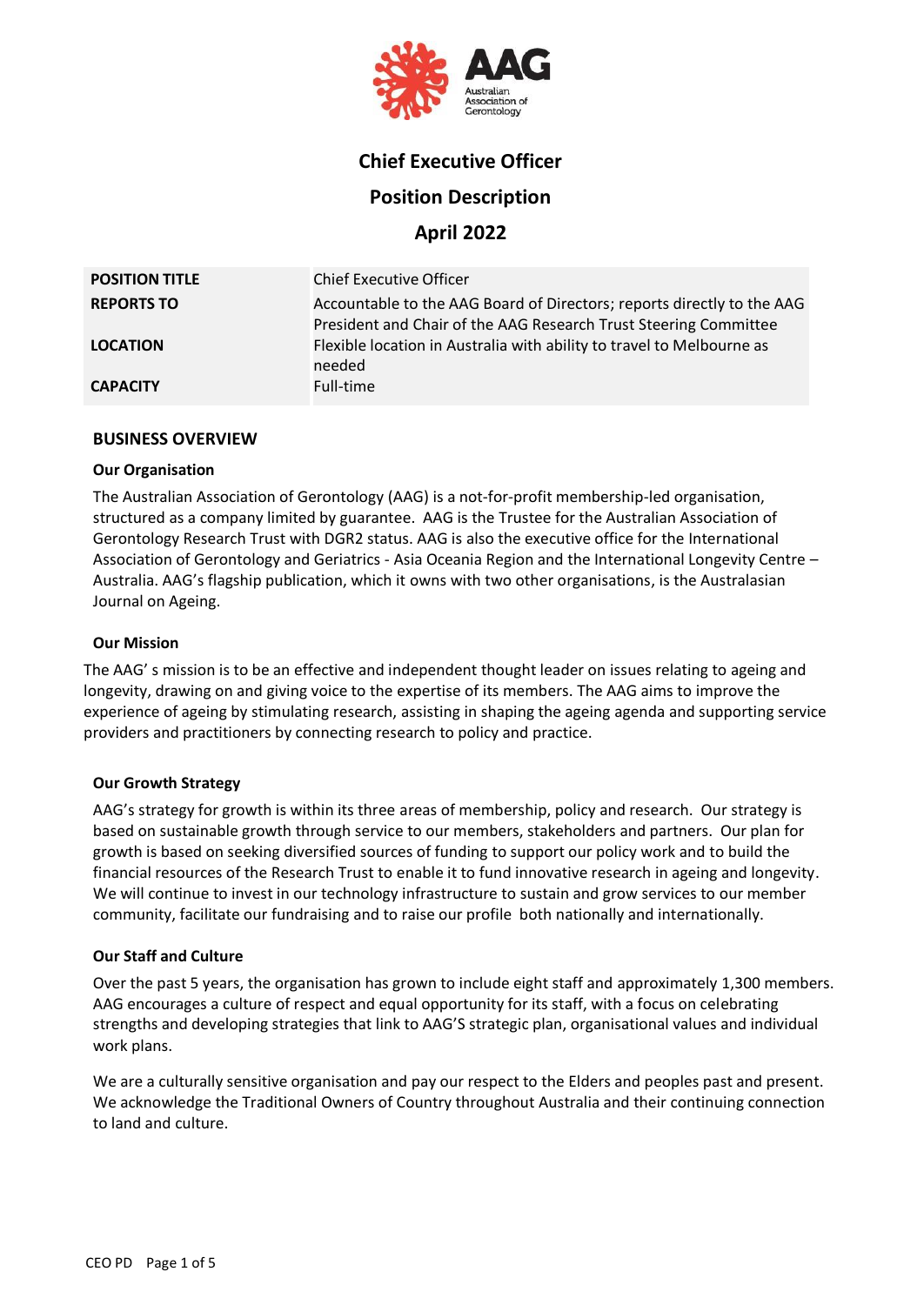

## **ROLE PURPOSE**

The Chief Executive Officer (CEO) will write a new chapter for the organisation, leading AAG's forward strategy and implementation plan to drive profile, impact and financial sustainability for the benefit of its members and Australia's ageing population.

The CEO is accountable to the Board and is responsible for the effective implementation and achievement of the organisation's strategic and business plans; ensuring such plans provide financial sustainability well into the future. The CEO is responsible for building operations and culture to underpin this growth whilst developing and sustaining critical relationships with key internal and external stakeholders. Key to success will be:

- The implementation of a robust and sustainable strategic plan for AAG and the AAG Research Trust
- Diversifying funding and growing the financial resources of both the AAG and the AAG Research Trust
- A commitment to ensuring AAG is positioned as the peak body for ageing and longevity in Australia
- The ability to inspire a small team, a committed board and a wide variety of members and stakeholders
- Ensuring AAG has a strong voice and recognised advocate for its members.

### **RESPONSIBILITIES**

#### **Strategic Planning and Implementation**

- Work with the AAG board and the AAG Research Trustees to develop and implement the strategic plans and annual priorities with particular focus on increasing membership, ensuring long term and sustainable financial growth and good governance.
- Provide high quality strategic advice to the Board on growing AAG's brand, advocacy, research and services.
- In consultation with the Board, take responsibility for the development and implementation of business plans and policies to ensure financial and operational performance objectives are met.
- Support and lead AAG's financial growth and sustainability by identifying and implementing new strategic initiatives and funding opportunities.
- Develop and support fundraising to build the assets of the AAG Research Trust
- Embed and monitor the culture of the organisation to ensure the high performance of a cohesive team that is both innovative and accountable, building a high level of credibility in the sector and beyond.

#### **Leadership & Management**

- Embed and monitor the AAG National Office team and workplace culture that promotes staff wellbeing, staff development, loyalty and professionalism along with best-practice WHS approaches.
- Work collegially with team members to create KPIs, review performance and encourage individual and team professional development.
- Assure delivery of high-quality service through development and implementation of standards and controls, systems and procedures, and regular evaluation.
- Maintain a management structure that meets the needs of both AAG and the AAG Research Trust including ensuring the Research Trust grants committee(s) are appropriately resourced and divisional committees, special interest groups (SIGs), Aboriginal and Torres Strait Islander Ageing Advisory Group (ATSIAAG) and Student and Early Career Group (SECG) are supported.
- Foster a positive and constructive relationship with the AAG state and territory divisions.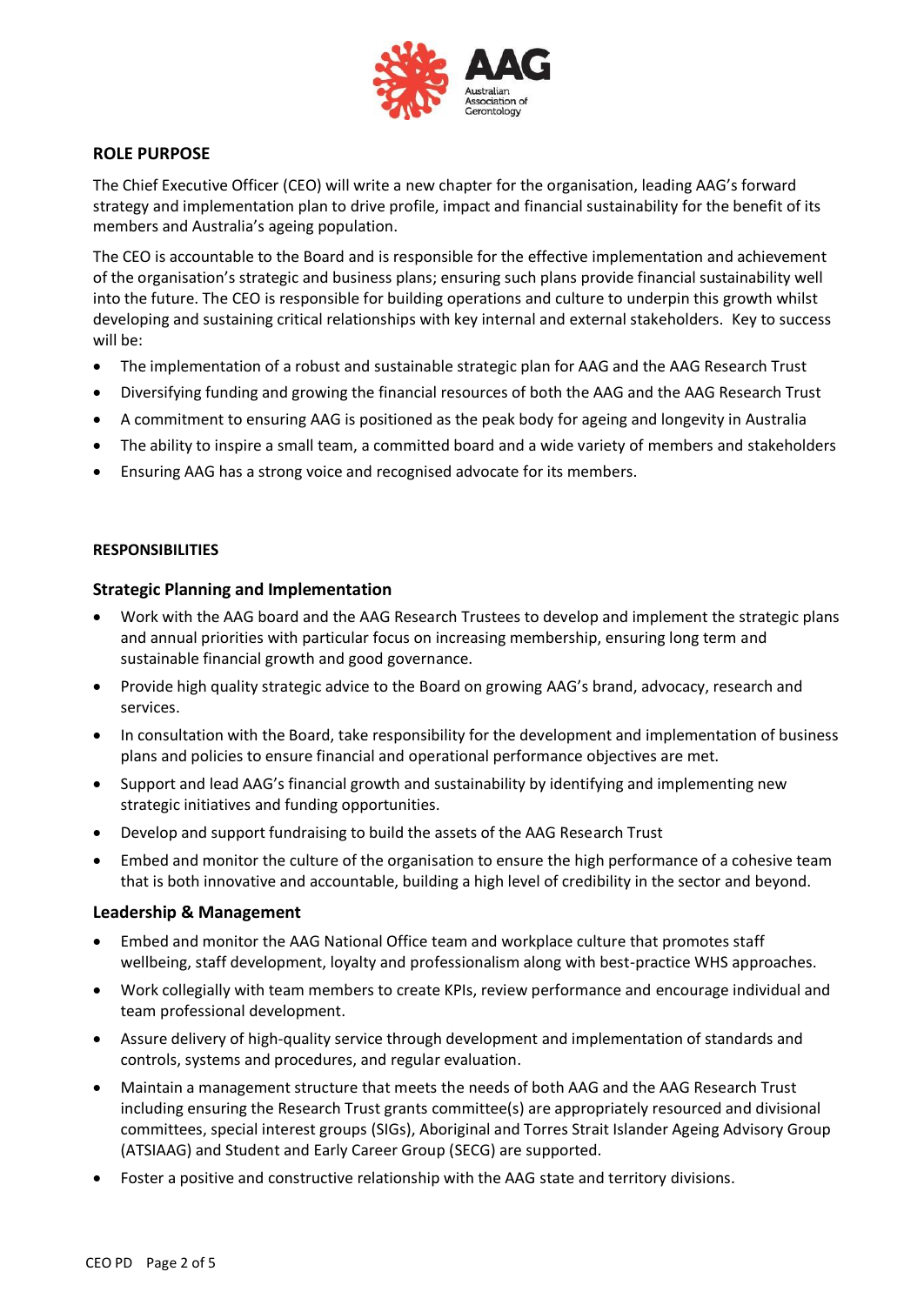

- Develop and maintain internal policies and procedures to ensure compliance with legal requirements and relevant statutory requirements.
- Manage the AAG's contracts and the AAG Research Trust partnerships to achieve strategic priorities and objectives.

### **Communications and Stakeholder Relationships**

- Promote policy and thought leadership and position the AAG as an influential voice on national and international ageing and longevity issues**.**
- Develop and foster strong strategic relationships with key stakeholders in ageing, including liaising regularly with relevant government and non-government organisations to ensure the organisation is kept informed about new programs, funding, and strategic directions.
- Actively communicate with all relevant stakeholders, including members and divisions, funders, and international partners.
- Represent the organisation, as agreed, on boards, groups, and advisory committees and at events.
- Act as a liaison between the organisation and the member base, government and business and build relationships with relevant peer organisations.
- Oversee development and delivery of all communications, marketing and publicity materials (including, member communications, media and fundraising and marketing materials).
- Handle enquiries from individuals and organisations and manage relationships with the media on behalf of the organisation.
- Actively advocate and be the face and voice of AAG and its members.

### **Member Engagement**

- Maintain and grow the AAG membership base and work closely with members, state/territory divisions and special interest groups to develop AAG member services.
- Ensure continued excellence in the delivery of in-person, online and hybrid events, including member events and the AAG National Conference.

### **Financial, risk management and budgeting**

- Effectively manage the finances of the AAG and the AAG Research Trust and achieve financial growth through government contracts, grants and sponsorships, events and philanthropy.
- Responsibly manage regulatory compliance and the overall financial health of AAG and the AAG Research Trust, in consultation with the Board; ensuring that expenditure is controlled in line with budgets as approved by the Board.
- Prepare annual budgets for the Board and Research Trustee's approval and providing regular financial reports to the Board and Trustee.
- Manage timely reports to regulatory bodies including the ATO, ASIC, ACNC and others, ready for approval of the Board.
- Identify and manage operational and funding risks for AAG and the AAG Research Trust and, where those risks could have a material impact on the organisation, formulate strategies for managing and mitigating those risks.
- Maintain awareness of the landscape relevant to the AAG and AAG Research Trust, specifically for industry developments and expansion opportunities.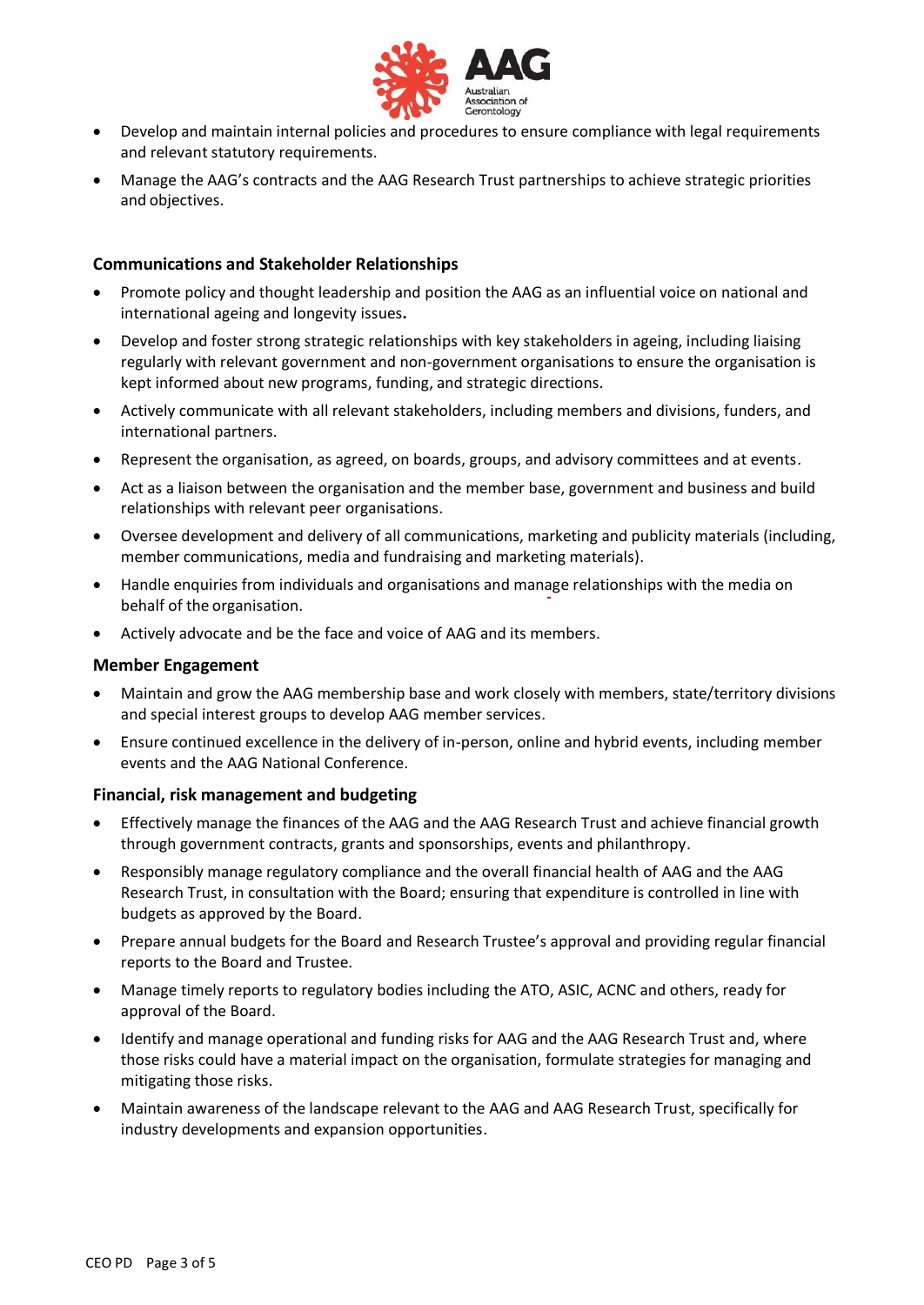

### **Working with the Board**

- Support the President and Chair of Trustees in ensuring the continued engagement/involvement of all members of the Board, AAG Research Trust and committee members.
- Work with the Board in fulfilling the organisation's constitutional, regulatory and legal obligations.
- Provide reports for the AAG Board, AAG Research Trust and committee meetings, and as requested, on the AAG and the AAG Research Trust's operations and its performance against agreed criteria,
- Advise the Board immediately of any material matters impacting or potentially impacting on AAG or AAG Research Trust's operations.
- Operate within delegated authority limits set by the board of directors and trustees.
- Liaise with the President and Chair of Trustees (or delegates) for planning and preparing Boardand Trustee meetings.

### **KEY SELECTION CRITERIA**

*The successful candidate may have CEO experience or may be ready to step up to this level with the AAG, building on senior executive experience. A postgraduate research qualification in a related field will be an advantage, as will experience raising funding through philanthropy, sponsorship or other means.*

To be successful in this role, you will demonstrate:

- A solid understanding of membership-based organisations, relevant industry bodies and the Australian ageing policy and research landscape.
- Professional leadership skills with experience leading a team of professionals, working with a Board and executing strategy.
- Well-honed people and stakeholder management skills, including the ability to form and sustain effective relationships with key stakeholders at a range of levels (membership, government representatives, Ministers, media, policy makers and researchers).
- A strong track record engaging with and influencing policy decisions at Commonwealth and/or State/Territory levels.
- Ability to articulate a clear and compelling vision for an organisation, including garnering support from members and stakeholders in realising this vision.
- Strong commercial acumen and the ability to grow AAG's membership and engagement, and the Research Trust's funding base.
- Commitment to the principles of the AAG and its members, including diversity, equity and reconciliation with Australia's First Nations people.
- Experience in or understanding of –philanthropy/funding models within the for-purpose space, as well as the nuances of working with volunteer board, committees and member groups
- Relevance of your professional qualifications/tertiary degree, including postgraduate research qualifications if applicable